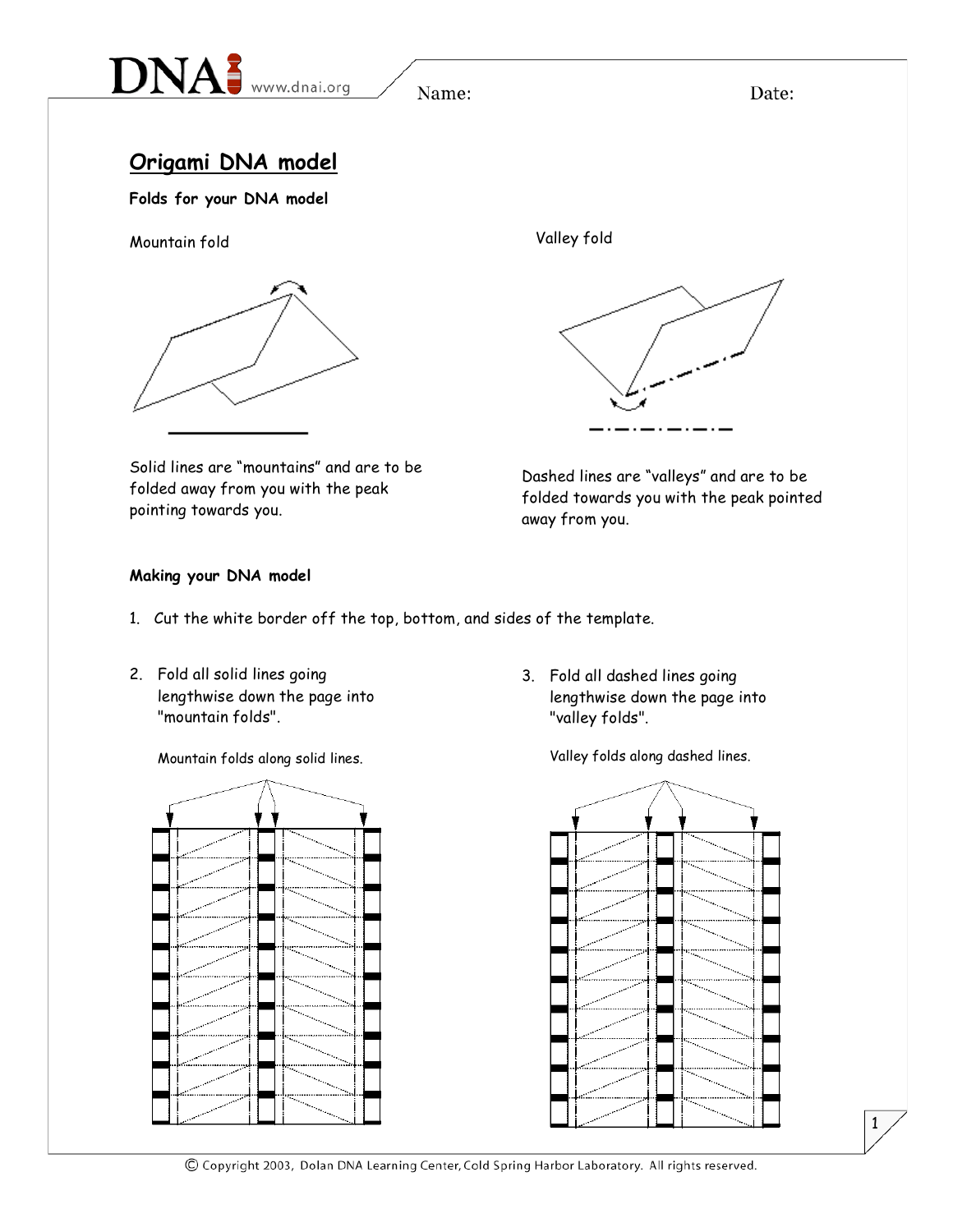

At this point, the paper should look like this:



4. Bring the two sides of the model together, similar to an "I" beam.

6. Fold the two sides of the DNA model so that the "front" side is flat.

Date:



- - 5. Look for the words "front" and "back" at the top of your model. Hold the model with the front side facing you.





be facing you.

7. Crease each solid, horizontal line into a mountain fold (away from you).



8. Flip the model to the "back" side. Crease each solid diagonal line into a mountain fold (away from you).



Your model should look like this.

2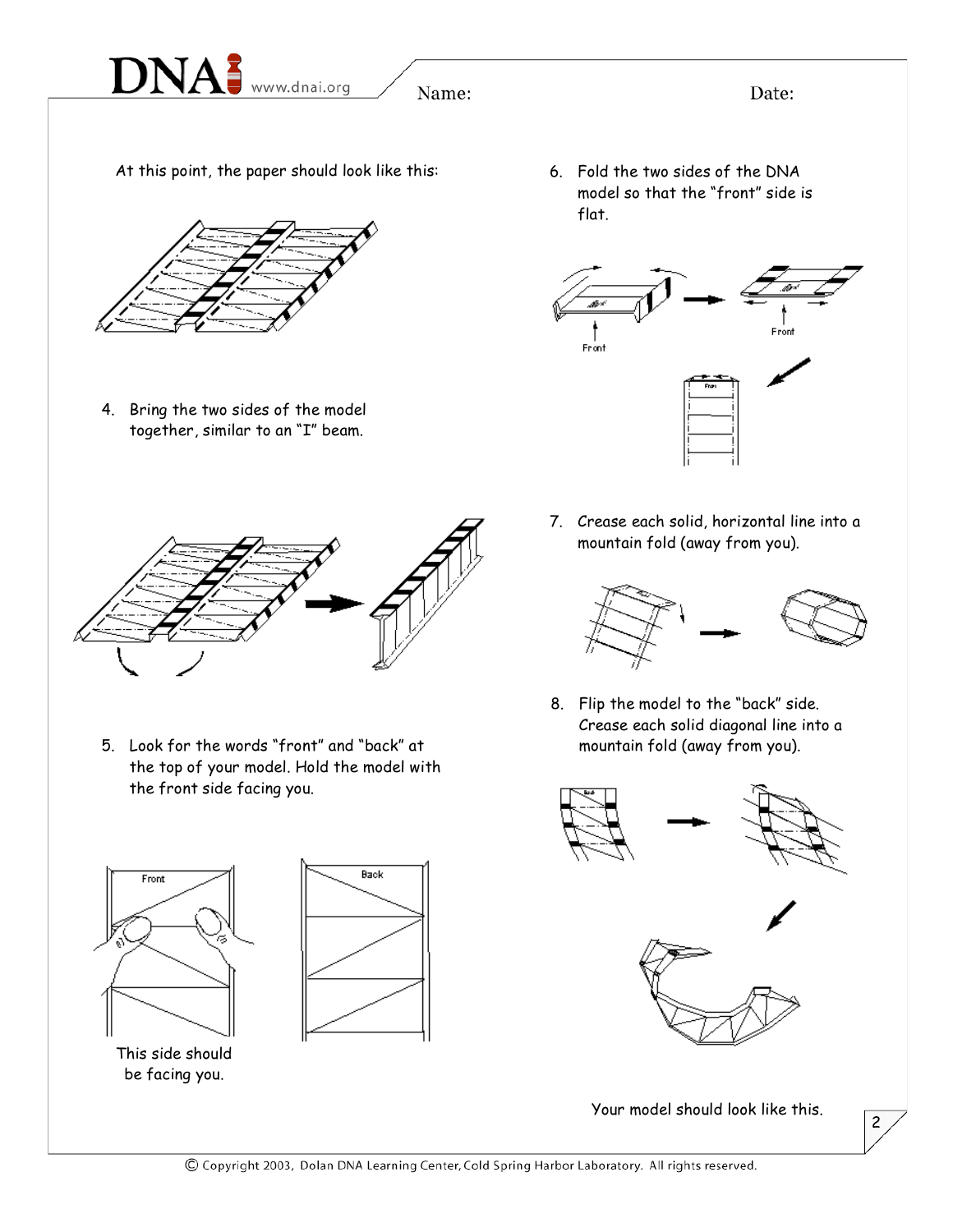9. Fold ALL of the creases together in the directions of the folds made in steps 6 and 7. Your model will fold up like an accordion. While you are folding, pinch the middle of the model to keep it together to make a cyllindrical shape.

Fold ALL of the creases together like an accordion. (The dotted lines in the diagrams below may help)



3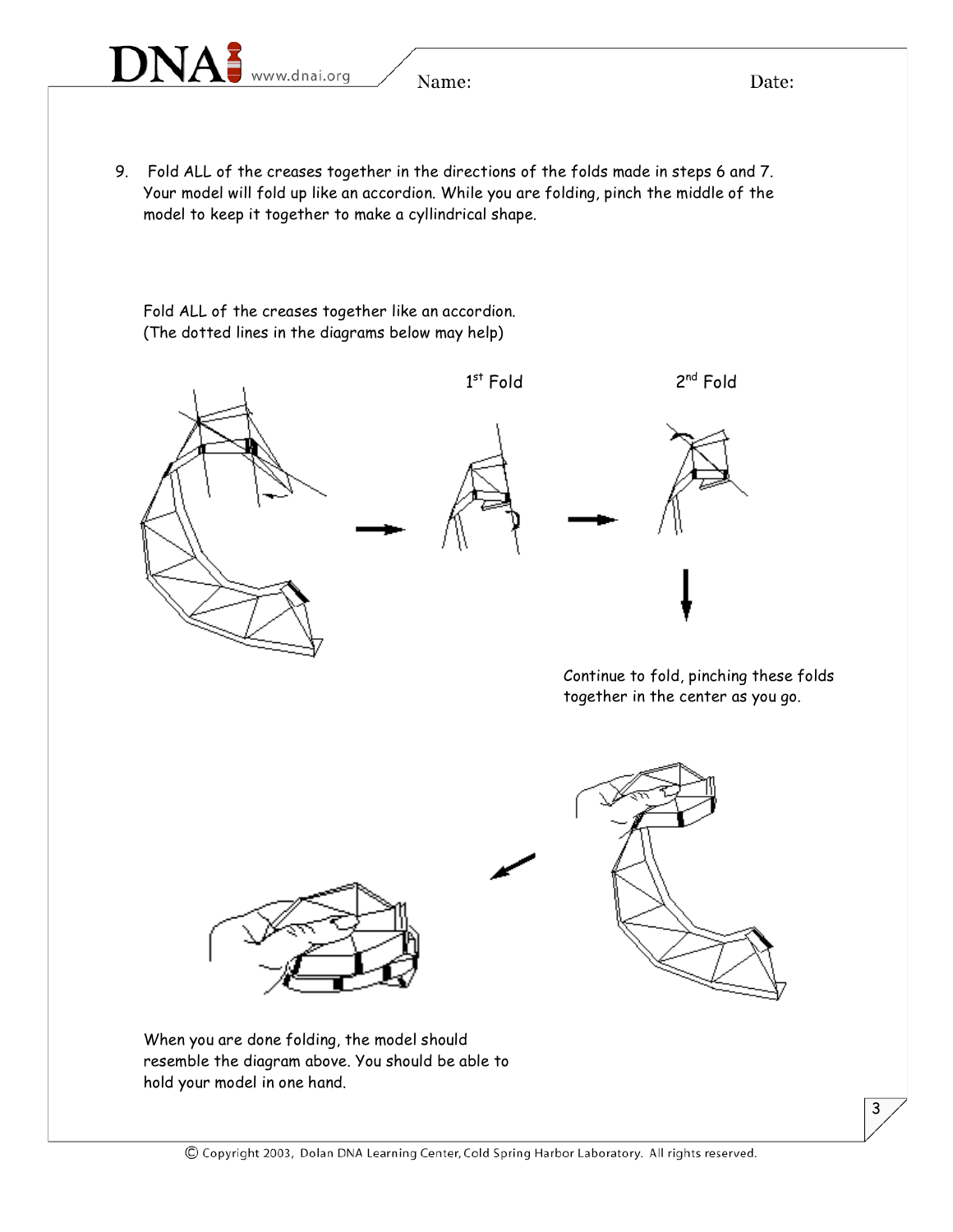

Date:

10. Release the model. You should be able to see the shape of a DOUBLE HELIX.



11. Straighten out the sides of the DNA model (the DNA "backbones" ) to make them perpendicular to the creases in the middle (as in step 3).

Take care not to uncurl the spiral shape.





\*Fix your DNA model so that all the creases are neat. This will reinforce the spiral shape.